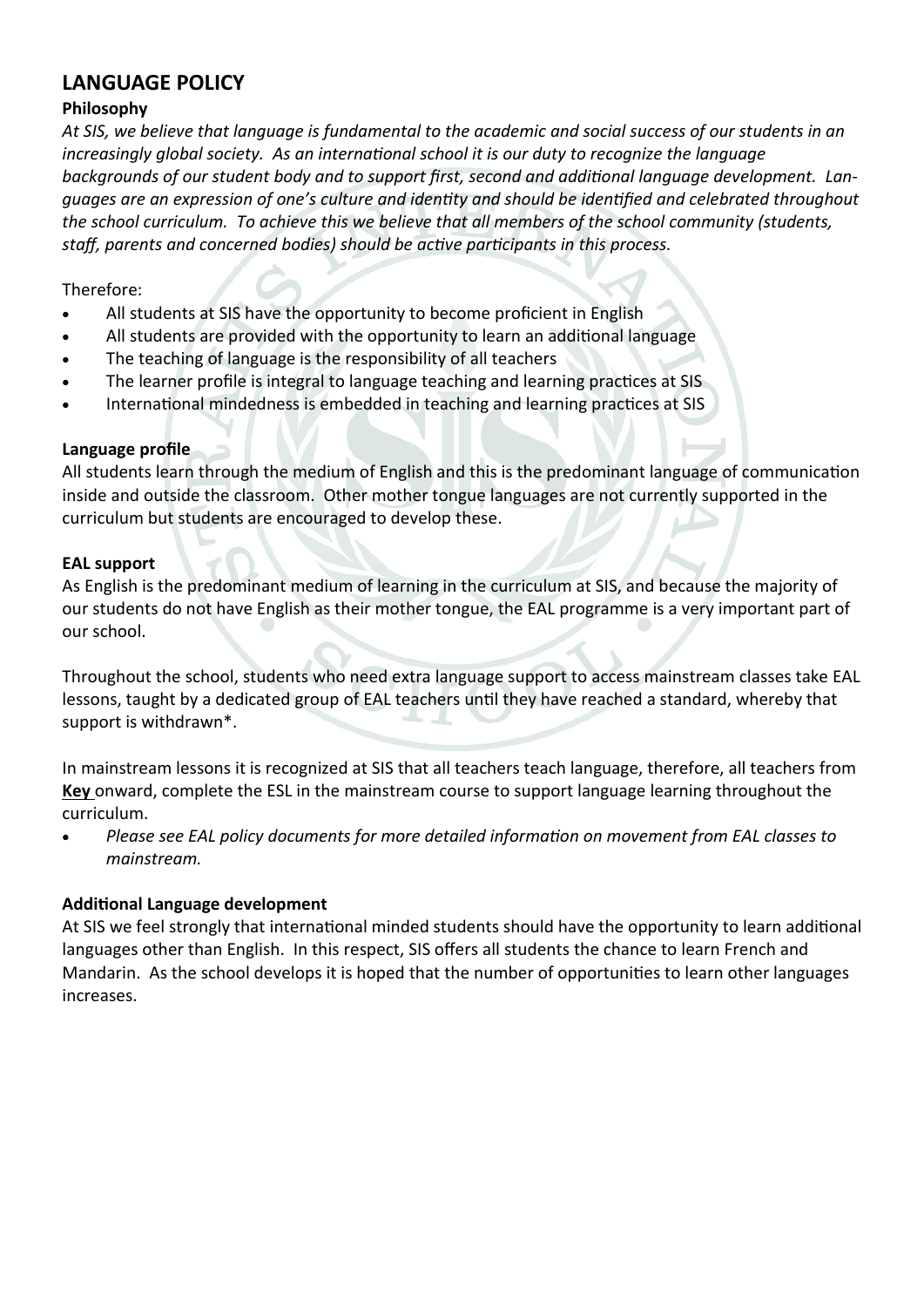#### **English as a Second Language Language profile**

The students at Straits come from a predominantly Malaysian background, although there are a number of other languages spoken. Except for specific language lessons (Mandarin, Bahasa and French) all students learn through the medium of English and this is the predominant language of communication inside and outside the classroom.

## **Everybody Teaches Language**

At Straits, we recognise that every teacher in the school has an important part to play in helping students improve their English. With that in mind, subject teachers actively teach new vocabulary and make use of the student's vocabulary books as well as focusing on the quality, fluency and accuracy of student's written responses.

As part of this approach, teachers actively promote the use of formal and precise language in the classroom. The development of formal and more technical talk is essential to children's thinking and learning and raising standards in this area will benefit student development exponentially. Students need to be aware that they will be judged on how they speak English and their ability to master a formalised and technical register. Although students will have a different register for their social interactions, it is imperative that they are given the opportunity to develop their academic talk in classrooms, as modelled by the formal register adopted by the teacher. Ultimately, it is the duty of everyone to provide a classroom environment that allows students to practice and develop their academic talk. This will benefit their discussion skills, have a beneficial impact on their writing and provide them with the cultural capital to take full advantage of their future opportunities.

#### **English at Straits (Admissions)**

Students who are admitted to Straits will follow one of three English Language pathways:

- **1) First Language**
- **2) Second Language**

# **3) Second Language with EAL support**

The decision as to which pathway they should enter is made initially by the Head of English using their entrance assessment and interview evidence. 'Second Language with EAL support' would be offered to those students who require extra tuition in order for them to improve their English. Depending on their nationality, students would be removed from either Bahasa, French or Mandarin to receive extra English Language tuition. This tuition would be in a small group setting so as to best maximise the potential for progress. It would be reviewed on a termly basis and would continue until it is deemed no longer necessary; at which point they would resume with a normal timetable.

#### **Second Language Lessons**

#### **Description**

As English is the predominant medium of learning in the curriculum at Straits, and because many of our students do not have English as their mother tongue, the Second Language programme is a very important part of our school. Students who require specific English language lessons will attend Second Language classes instead of the First Language class. Students will attend the Second Language class if their level of English precludes them from fully accessing and engaging with the curriculum in the First Language class. The final decision as to whether a student enter First or Second Language will be made by the Head of English based on the student's entrance examination They will take also take into account the age and best interests of the student in their decision.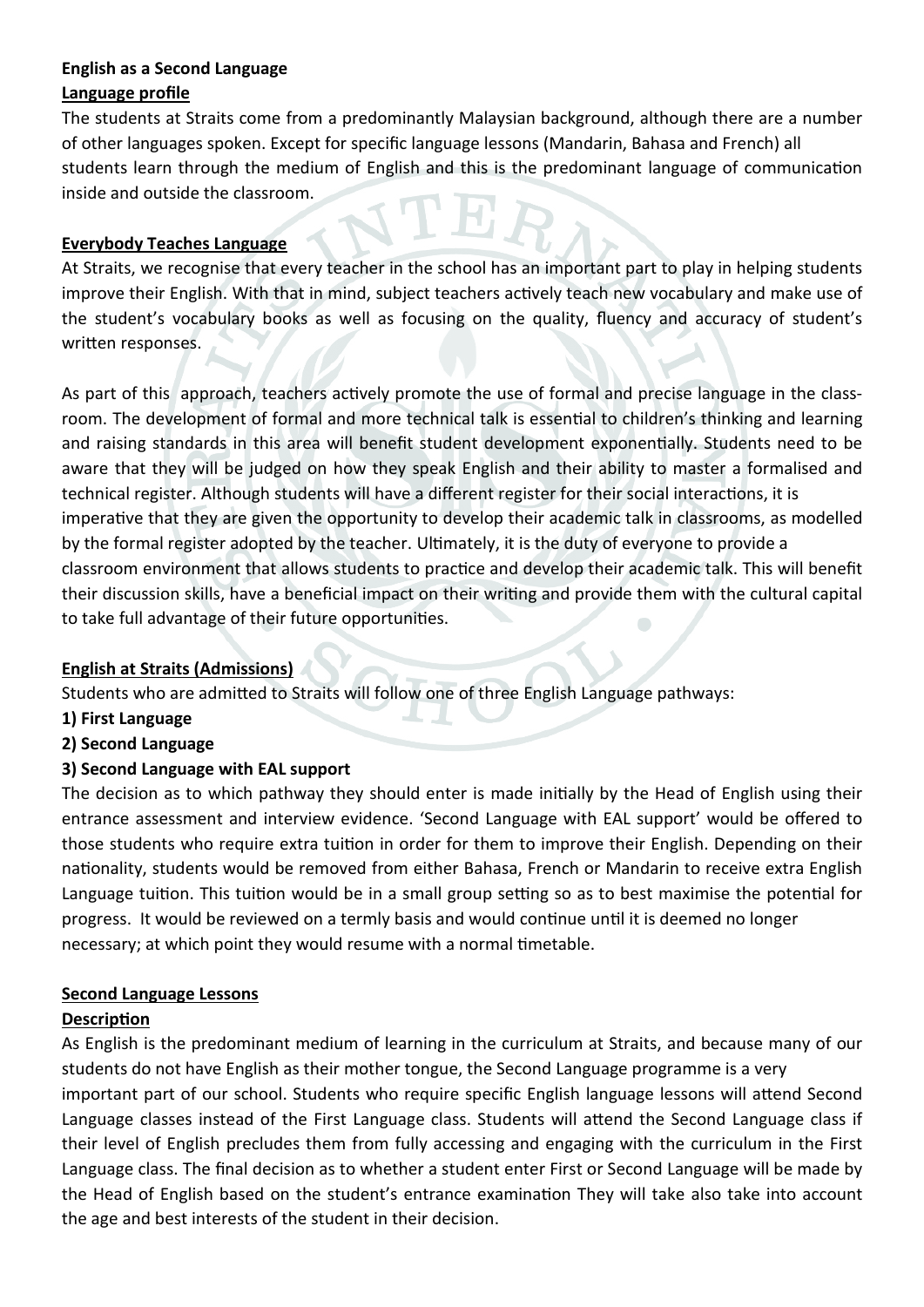## **Changing Streams**

All students at Straits are working towards taking either IGCSE English Language or IGCSE English as a Second Language. Students are able to move from Second Language English classes to First Language if they are deemed able to successfully access the curriculum in the latter. Students who enter Second Language classes at an earlier stage in their academic career have a greater chance of changing streams as they will have more time to progress in their linguistic development. Again, the final decision as to whether a student changes streams will be made by the Head of English on advice from Second Language staff and they will take into account the age and best interests of the student in their decision. There may be some occasions where, through a lack of progress being made, the best interest of the student may be served by changing them from First to Second Language.

## **AIMS:**

- To develop the ability to use English effectively for the purpose of practical communication.
- To form a sound base of the skills, language and attitudes for further study and leisure.
- To develop English language skills to participate in the English-speaking classroom as quickly as possible.
- To support the development and progress of students to enable them to learn effectively in other curriculum areas.
- To develop an awareness of the nature of language and language-learning skills.
- To encourage positive attitudes towards language learning and towards speakers of other languages and their cultures.
- To provide enjoyment and intellectual stimulation.

# **OBJECTIVES:**

The programme concentrates on developing and extending the four main language skill areas of speaking, listening, reading and writing:

#### **Speaking**

Students should be able to:

- Communicate clearly, accurately and appropriately in a range of situations.
- Convey information and express opinions effectively.
- Employ and control a variety of grammatical structures.
- Demonstrate a knowledge of a range of appropriate vocabulary.
- Engage in and influence the direction of a conversation.

#### **Listening**

Students should be able to:

- Understand and respond to information presented in a variety of forms.
- Recognise, understand and distinguish between facts, ideas and opinions.

Select and organise material relevant to different purposes.

#### **Reading**

Students should be able to:

- Understand and respond to information presented in a variety of forms.
- Select and organise material relevant to different purposes.

Recognise, understand and distinguish between facts, ideas and opinions.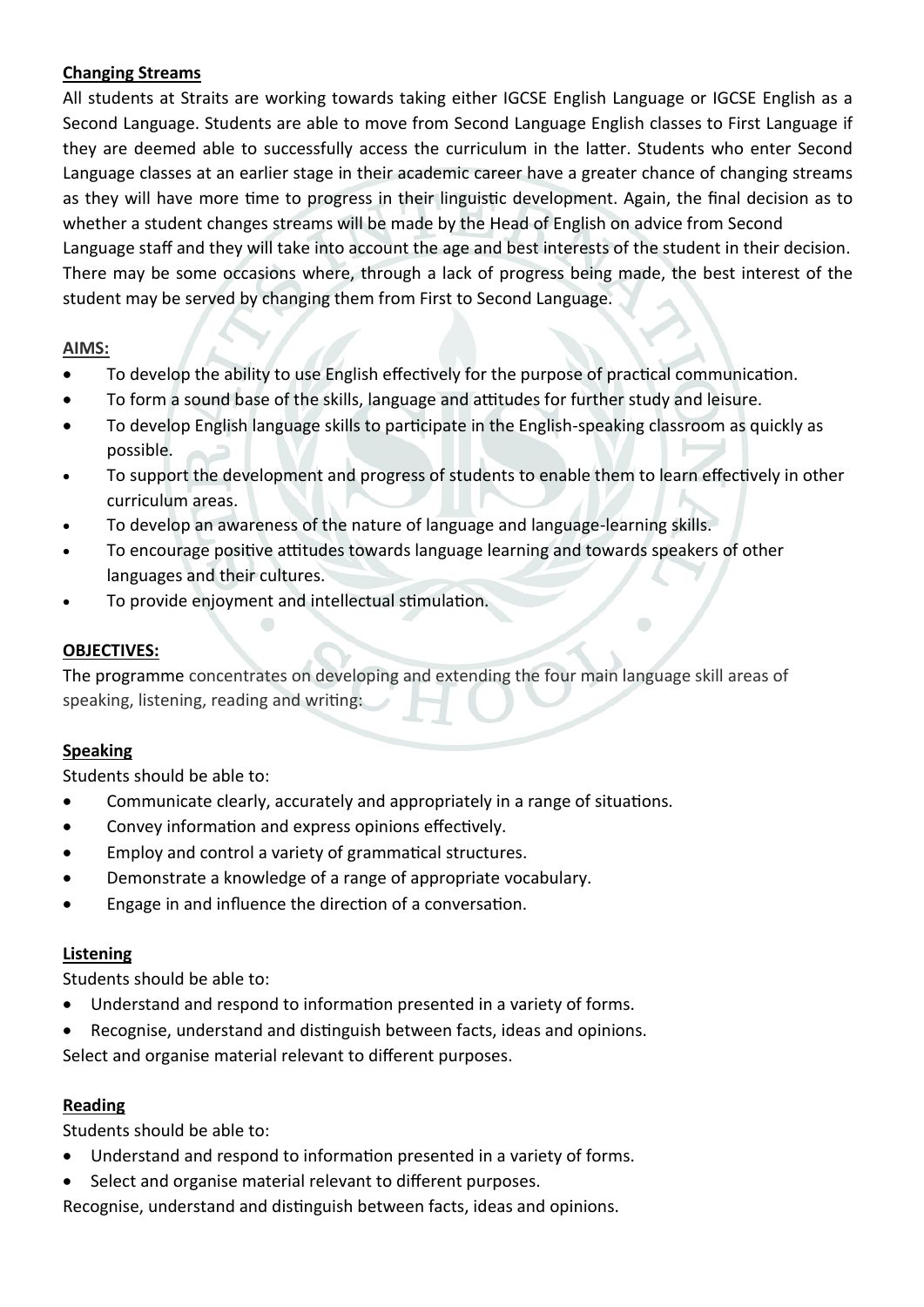# **Writing**

Students should be able to:

- Communicate clearly, accurately and appropriately.
- Convey information and express opinions effectively.
- Use and control a variety of grammatical structures.
- Demonstrate knowledge and understanding of a range of appropriate vocabulary.
- Observe conventions of paragraphing, punctuation and spelling.
- **Employ appropriate register and style.**

# **TEACHING APPROACH / METHODOLOGY**

Vocabulary and grammar are taught through the four language skill areas and it is intended that this communicative multi-skills approach will help to develop the students' language abilities in an interesting and motivational way. Grammar and vocabulary are taught in context through modules of work which encompass a range of topics and themes designed to interest and promote discussion. Verb tenses, sentence structures and vocabulary are continually presented, reviewed and recycled, while the language features of text types are studied to enable students to write in a variety of genres. To this end, a wide range of text types is used to present authentic use of language, including magazine articles, interviews, narratives, songs and extracts from English literature. Emphasis is also put on correct pronunciation and intonation. Furthermore, the course gives insights into a number of cross- cultural and intercultural themes and students are actively involved in reflecting on the differences between other cultures and their own.

# **MARKING/ASSESSMENT**

The assessment of students work will focus on the four skills areas (reading, writing, speaking and listening.) In line with the school wide assessment policy, student work will not graded but will be given formative comments. For the purposes of school data collection and reporting to parents, students will be graded using the 'The Languages Ladder.' The Languages Ladder is a set of 'can do' statements for each skill at each grade. Although it may be used as an end-of-course assessment, it is designed to endorse the learner's achievement and to provide assessment when the learner is ready. The 'can do' statements can support formative assessment and Assessment for Learning. The statements can be used for self, peer and teacher assessment for progression in any language.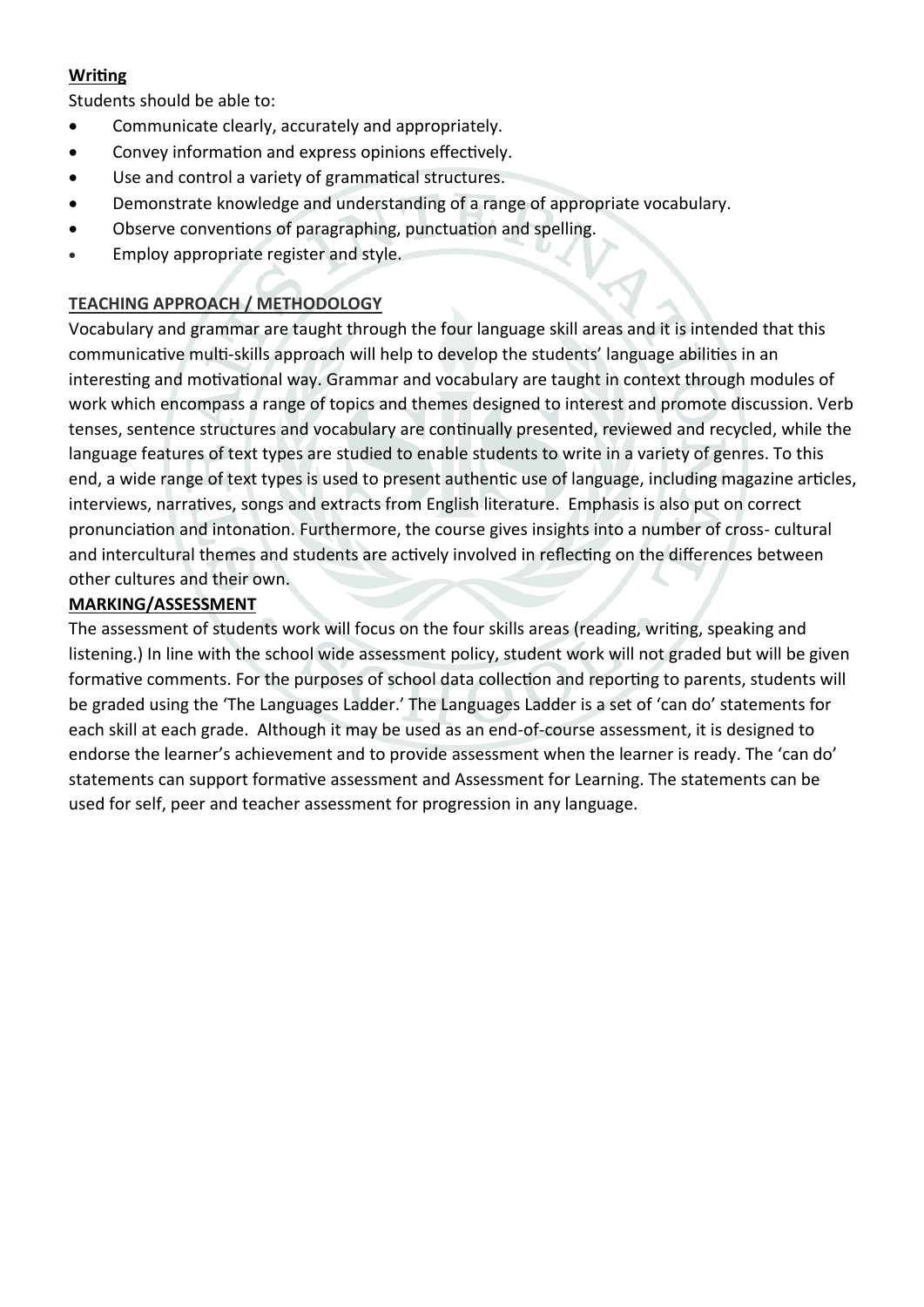|              | Listening                                                                                                                        | <b>Speaking</b>                                                                                                                                | <b>Reading</b>                                                                                                                                              | <b>Vriting</b>                                                                                                                                                                        |
|--------------|----------------------------------------------------------------------------------------------------------------------------------|------------------------------------------------------------------------------------------------------------------------------------------------|-------------------------------------------------------------------------------------------------------------------------------------------------------------|---------------------------------------------------------------------------------------------------------------------------------------------------------------------------------------|
| Grade<br>TU. | I can understand<br>the main points<br>of an authentic<br>spoken passage<br>or conversation<br>involving one or<br>more speakers | I can give a<br>presentation on a<br>chosen theme and<br>respond readily to<br>questions                                                       | I can understand<br>authentic written<br>texts of moderate<br>length and<br>complexity.<br>I can produce<br>a summary<br>covering the<br>majority of points | I can structure my<br>writing to produce<br>a coherent text,<br>in an appropriate<br>register, for a<br>specific purpose<br>eg a letter to an<br>employer or an<br>account of a visit |
|              |                                                                                                                                  |                                                                                                                                                |                                                                                                                                                             | Intermediate                                                                                                                                                                          |
| Grade        | I can understand<br>the gist of a range<br>of authentic<br>passages in familiar<br>contexts                                      | I can take part in a<br>discussion, giving<br>and justifying<br>my opinions<br>and ideas                                                       | I can understand a<br>wide range of<br>authentic texts in<br>familiar contexts                                                                              | I can communicate<br>ideas accurately<br>and in an<br>appropriate style<br>over a range of<br>familiar topics                                                                         |
| Grade        | I can understand<br>passages including<br>some unfamiliar<br>material from<br>which I can<br>recognise attitudes<br>and emotions | I can narrate events,<br>tell a story or relate<br>the plot of a book or<br>film and give my<br>opinions about it                              | I can understand<br>texts including<br>some unfamiliar<br>material from<br>which I can<br>recognise attitudes<br>and emotions                               | I can produce<br>formal and<br>informal texts in<br>an appropriate style<br>on familiar topics                                                                                        |
| Grade        | I can understand<br>longer passages<br>and recognise<br>people's points<br>of view                                               | I can answer<br>unprepared<br>questions in a<br>conversation or<br>following a<br>presentation                                                 | I can understand<br>longer texts and<br>recognise people's<br>points of view                                                                                | I can write a text.<br>eg a report, article<br>or story, conveying<br>opinions and points<br>of view                                                                                  |
| Grade        | I can understand<br>the difference<br>between present<br>and past and future<br>events in a range<br>of spoken material          | I can give a short<br>prepared talk,<br>expressing opinions<br>and answering<br>simple questions<br>about it, using a<br>variety of structures | Preliminary<br>I can understand<br>the difference<br>between present,<br>past and future<br>events in a range<br>of texts                                   | I can write a text,<br>giving and seeking<br>information and<br>opinions, using a<br>variety of structures                                                                            |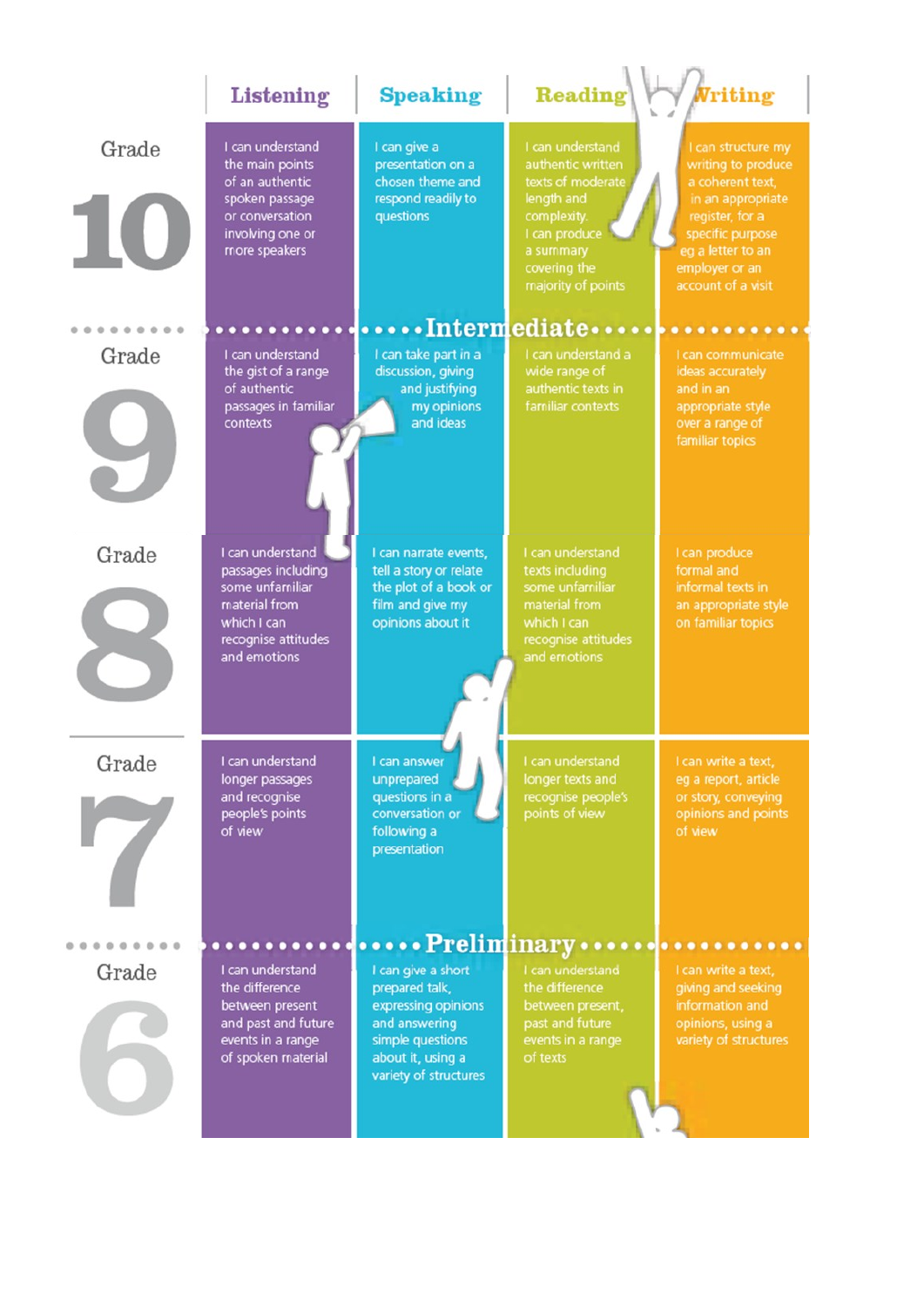| Grade | I can understand<br>the main points<br>and opinions in<br>spoken passages<br>made up of familiar<br>material from<br>various contexts               | I can give a short<br>prepared talk, on<br>a topic of my<br>choice, including<br>expressing my<br>opinions | I can understand<br>the main points<br>and opinions in<br>written texts from<br>various contexts                     | I can write a<br>short text on<br>a range of<br>familiar topics,<br>using simple<br>sentences           |
|-------|-----------------------------------------------------------------------------------------------------------------------------------------------------|------------------------------------------------------------------------------------------------------------|----------------------------------------------------------------------------------------------------------------------|---------------------------------------------------------------------------------------------------------|
| Grade | I can understand<br>the main points<br>and some of the<br>detail from a<br>spoken passage<br>made up of familiar<br>language in simple<br>sentences | I can take part in a<br>simple conversation<br>and I can express<br>my opinions                            | I can understand<br>the main points<br>and some of the<br>detail from short<br>written texts in<br>familiar contexts | I can write a short<br>text on a familiar<br>topic, adapting<br>language which I<br>have already learnt |
| Grade | I can understand<br>the main points                                                                                                                 | I can ask and<br>answer simple                                                                             | $\cdot$ Breakthrough $\cdots$<br>I can understand<br>the main points                                                 | .<br>I can write a few<br>short sentences                                                               |
|       | from a short spoken<br>passage made up of<br>familiar language                                                                                      | questions and talk<br>about my interests                                                                   | from a short<br>written text in<br>clear printed script                                                              | with support, using<br>expressions which I<br>have already learnt                                       |
| Grade | I can understand a<br>range of familiar                                                                                                             | I can answer simple<br>questions and give                                                                  | I can understand<br>and read out                                                                                     | I can write one or<br>two short sentences                                                               |
|       | spoken phrases                                                                                                                                      | basic information                                                                                          | familiar written<br>phrases                                                                                          | to a model and fill<br>in the words on a<br>simple form                                                 |
|       |                                                                                                                                                     |                                                                                                            |                                                                                                                      |                                                                                                         |
| Grade | I can understand a<br>few familiar spoken<br>words and phrases                                                                                      | I can say and<br>repeat single words<br>and short simple                                                   | I can recognise<br>and read out a<br>few familiar words                                                              | I can write or copy<br>simple words or<br>symbols correctly                                             |
|       |                                                                                                                                                     | phrases                                                                                                    | and phrases                                                                                                          |                                                                                                         |
|       | <b>Listening</b>                                                                                                                                    | <b>Speaking</b>                                                                                            | Reading                                                                                                              | <b>Writing</b>                                                                                          |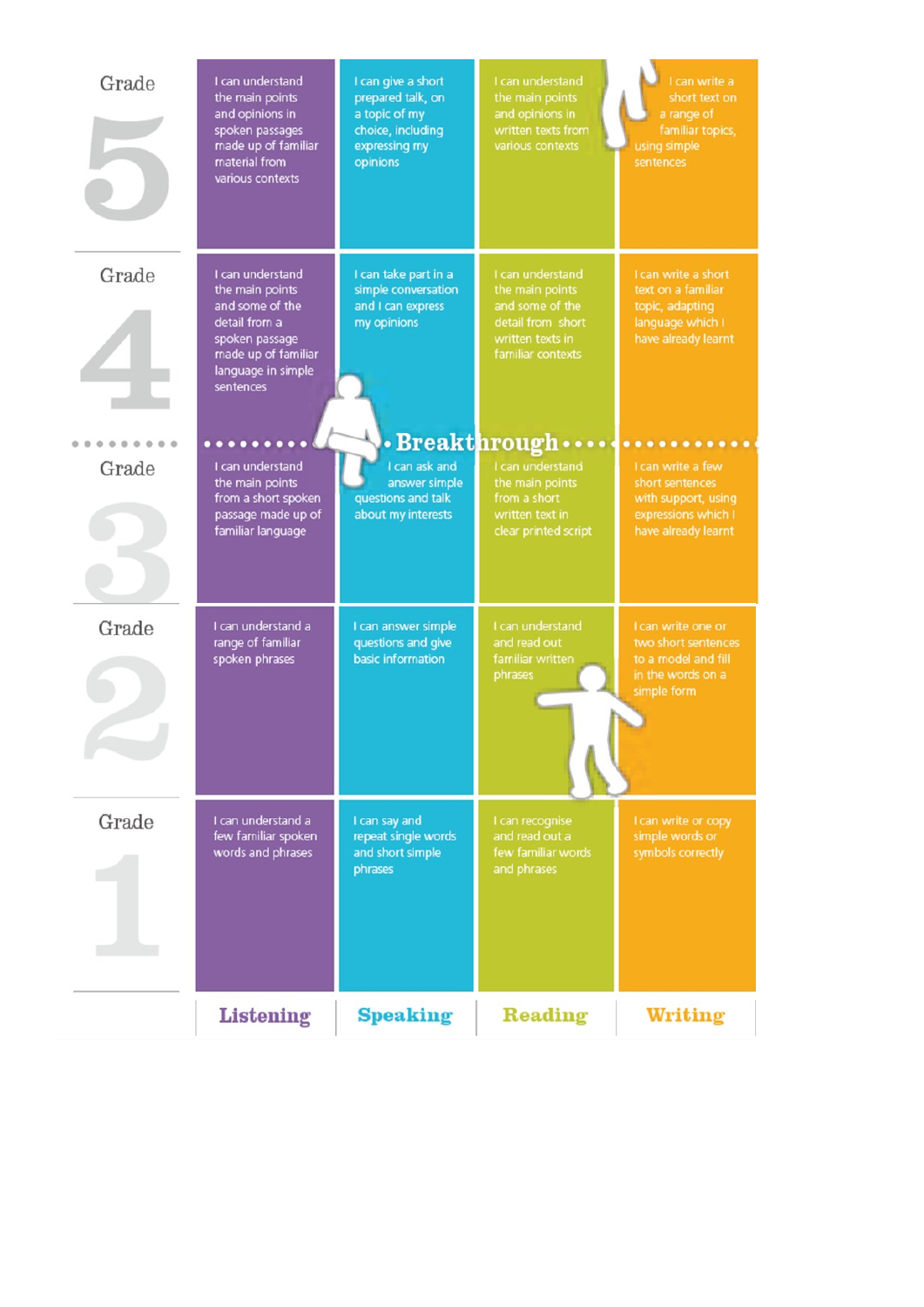The EAL department teaches English to those students who need extra support to access fully the mainstream curriculum. Students are taught in small classes with other students of similar language ability.

These classes provide students with a friendly, supportive and reassuring atmosphere which encourages communication. It is also hoped that this environment will develop the self- esteem and self- confidence of students, thus enabling them to cope better in mainstream classes. EAL students are also supported in selected lessons by the EAL teaching assistant.

## **Aims:**

- To develop the ability to use English effectively for the purpose of practical communication.
- To form a sound base of the skills, language and attitudes for further study and leisure
- To develop English language skills to participate in the English-speaking classroom as quickly as
- possible
- To support the development and progress of students to enable them to learn effectively in other curriculum areas
- To develop an awareness of the nature of language and language-learning skills
- To encourage positive attitudes towards language learning and towards speakers of other
- languages and their cultures
- To provide enjoyment and intellectual stimulation

## **OBJECTIVES:**

The programme concentrates on developing and extending the four main language skill areas of speaking, listening, reading and writing:

## **Speaking**

## **Students should be able to:**

- Communicate clearly, accurately and appropriately in a range of situations
- Convey information and express opinions effectively
- Employ and control a variety of grammatical structures
- Demonstrate a knowledge of a range of appropriate vocabulary
- Engage in and influence the direction of a conversation

#### **Listening**

# **Students should be able to:**

- Understand and respond to information presented in a variety of forms
- Recognise, understand and distinguish between facts, ideas and opinions
- Select and organise material relevant to different purposes

#### **Reading**

# **Students should be able to:**

- Understand and respond to information presented in a variety of forms
- Select and organise material relevant to different purposes
- Recognise, understand and distinguish between facts, ideas and opinions

#### **Writing**

#### **Students should be able to:**

- Communicate clearly, accurately and appropriately
- Convey information and express opinions effectively
- Use and control a variety of grammatical structures
- Demonstrate knowledge and understanding of a range of appropriate vocabulary
- Observe conventions of paragraphing, punctuation and spelling
- Employ appropriate register and style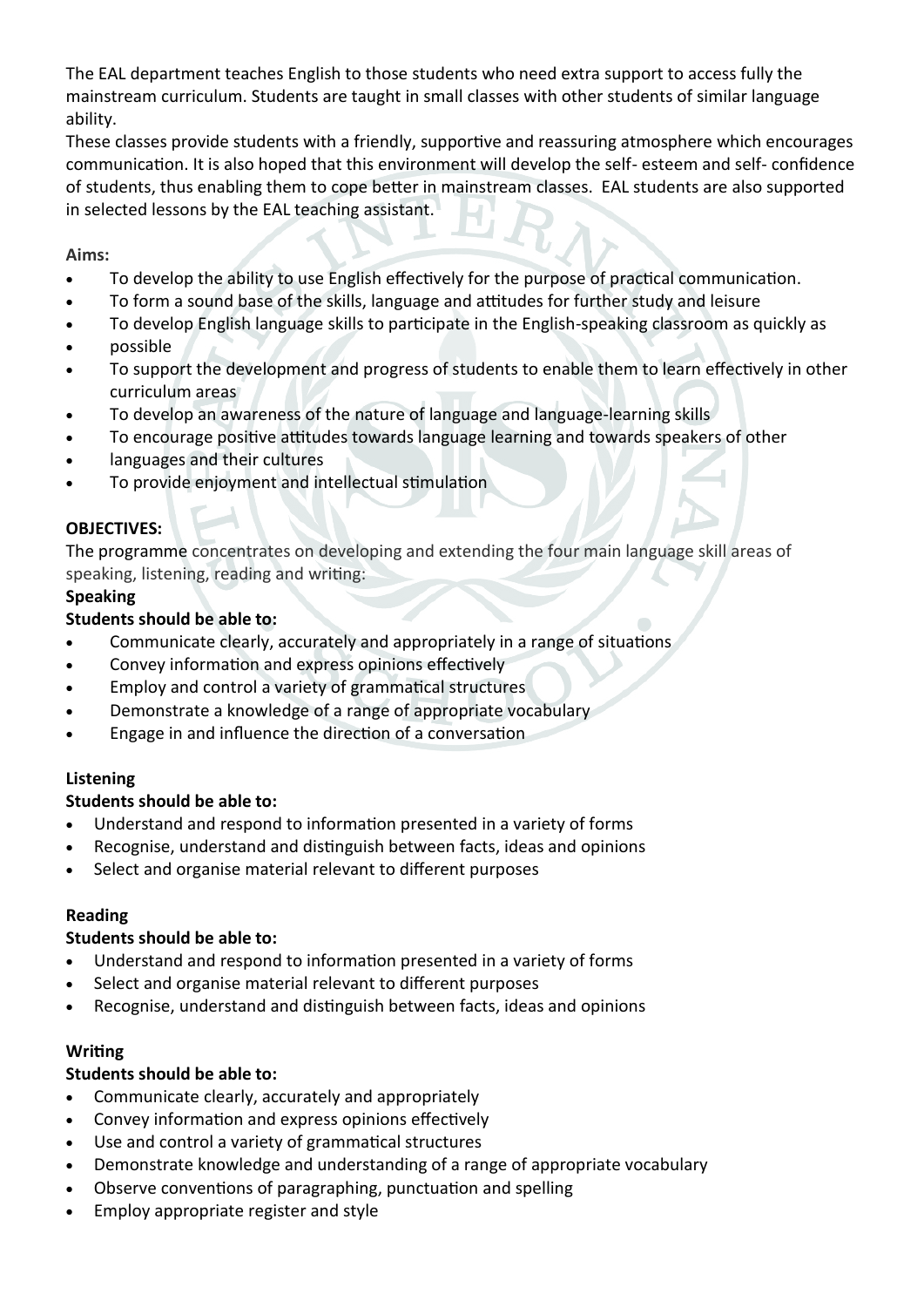## **Teaching Approach/Methodology**

Vocabulary and grammar are taught through the four language skill areas and it is intended that this communicative multi-skills approach will help to develop the students' language abilities in an interesting and motivational way.

Grammar and vocabulary are taught in context through modules of work which encompass a range of topics and themes designed to interest and promote discussion. Verb tenses, sentence structures and vocabulary are continually presented, reviewed and recycled, while the language features of text types are studied to enable students to write in a variety of genres.

To this end, a wide range of text types is used to present authentic use of language, including magazine articles, interviews, narratives, songs and extracts from English literature. Emphasis is also put on correct pronunciation and intonation. Furthermore, the course gives insights into a number of cross-cultural and intercultural themes and students are actively involved in reflecting on the differences between other cultures and their own.

#### **Marking/Assessment**

#### **Aims:**

In line with the Purpose and the Principles of the SIS Secondary School Assessment and Reporting Policy, the aims of the EAL Department's Policy of Assessment are as follows:

- To evaluate the depth and breadth of knowledge and understanding.
- To evaluate skills as they develop.
- To diagnose student needs.
- To monitor standards of teaching and learning.
- To measure teaching objectives against learning outcomes.
- To act as feedback for curriculum development.

#### **Objectives:**

- Students should be able to demonstrate the full extent of their capabilities and knowledge.
- Tasks should be appropriate to the skills and knowledge acquired by the student in their course of study.
- Students should have criteria that are known and understood by them in advance.
- Students should be encouraged to be responsible for their own learning.

#### **Formal Assessment**

#### **Key Stage 3**

At the end of each half term, students are given extended pieces of writing in various genres to complete in test conditions; these tasks generally require students to understand and respond to a written stimulus. These tasks are graded using a mark scheme which includes one mark for content and one for vocabulary and structure (see below). Out of a combined total of 20 marks, 17 + is awarded an A, 13 – 16 a B, 12 - 10 a C, 9-7 a D and below 7 an E grade. End of Module tests would also be set and marked according to an official mark scheme and graded as follows:  $A = 90\% +$ ,  $B = 80 +$ ,  $C = 70 +$ . In addition a formal speaking test would be conducted at the end of each term for all students; this would also be assessed according to grammatical accuracy, vocabulary and fluency out of a total of 30 marks.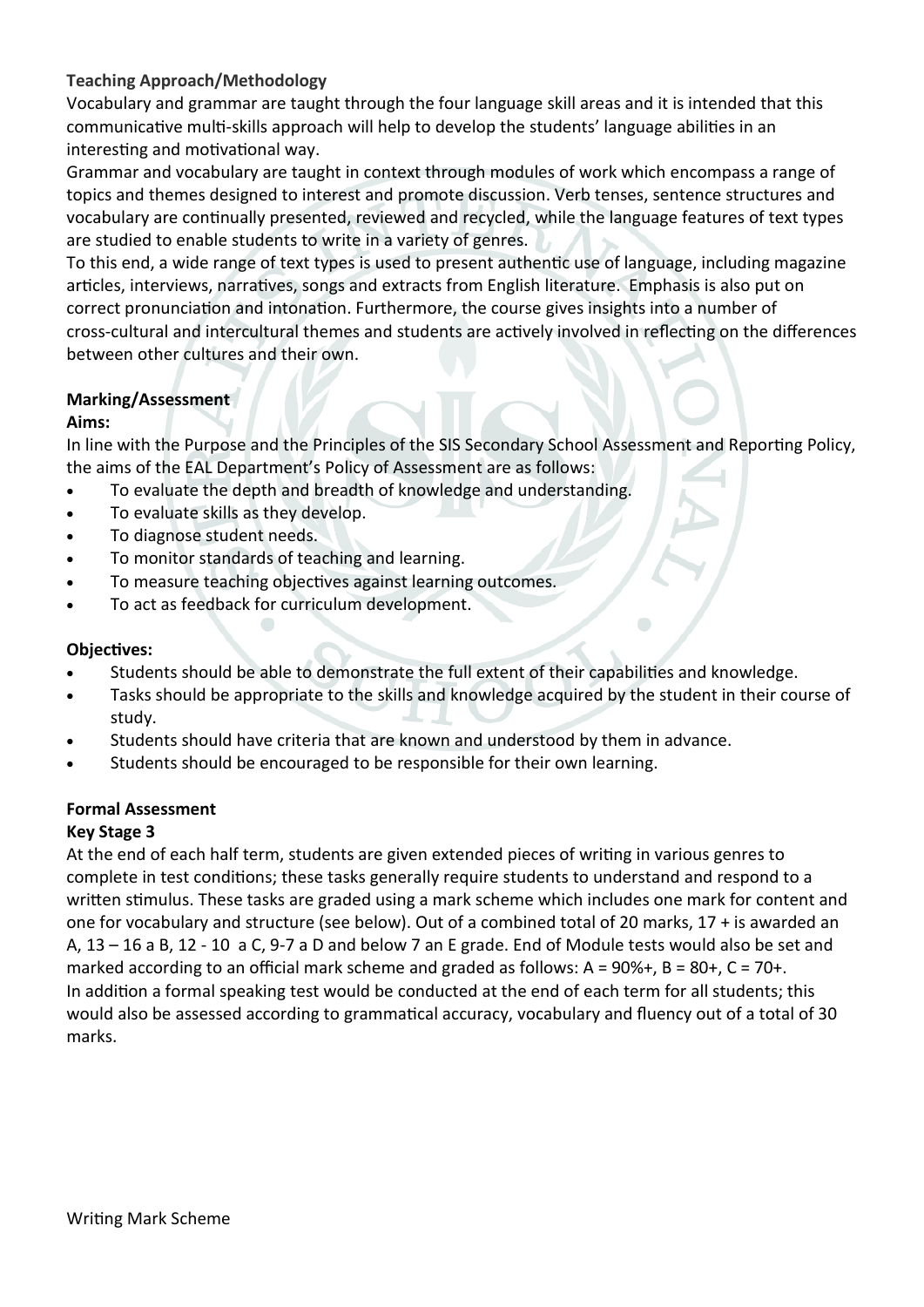| Mark Band | <b>CONTENT / MESSAGE</b>                                                                                                                                              | Mark Band    | LANGUAGE: Vocabulary and grammar                                                                                                                            |  |
|-----------|-----------------------------------------------------------------------------------------------------------------------------------------------------------------------|--------------|-------------------------------------------------------------------------------------------------------------------------------------------------------------|--|
| 9/10      | ALL content parts have been covered ap-<br>propriately. The message has clearly been<br>communicated to the reader.                                                   | 9/10         | A wide range of structures and vocabulary<br>within the task set. Errors will be minor and<br>overall no effort will be required by the<br>reader.          |  |
| 7/8       | ALL content parts covered. Message com-<br>municated successfully on the whole.                                                                                       | 8/7          | A wide range of structures and vocabulary<br>within the task set. Some errors may occur,<br>but little effort will be required by the read-<br>er.          |  |
| 5/6       | ALL content parts attempted satisfactorily,<br>but message requires some effort by the<br>reader.<br>OR: One content part omitted, but others<br>clearly communicated | 5/6          | A fairly wide range of structures and vocab-<br>ulary. There will be mistakes and some<br>effort will be required by the reader.                            |  |
| 3/4       | Message only partly communicated. Work<br>may be short.<br>OR: Two parts omitted.                                                                                     | 3/4          | Simple, limited use of grammar and struc-<br>ture with repetition. Mistakes will limit<br>communication. A lot of effort will be need-<br>ed by the reader. |  |
| 1/2       | Message needs a lot of effort by the reader.<br>Little relevant content. The work may be<br>short.                                                                    | 2/1          | The response will be difficult to understand<br>due to the high number of errors. Vocabu-<br>lary very limited.                                             |  |
| $\Omega$  | NO message communicated.                                                                                                                                              | $\mathbf{0}$ | Impossible to understand due to mistakes.                                                                                                                   |  |

# Speaking Mark Scheme

|          | <b>Structure</b>                                                                                  | <b>Vocabulary</b>                                                                                                                        | <b>Fluency</b>                                                                                                                           |
|----------|---------------------------------------------------------------------------------------------------|------------------------------------------------------------------------------------------------------------------------------------------|------------------------------------------------------------------------------------------------------------------------------------------|
| $9 - 10$ | Simple and complex sentences<br>with confidence. Candidate in<br>control.                         | Wide and varied - never has to search for<br>the right word. Precise and varied with<br>some sophistication.                             | Contributes at some length. Can<br>respond to a change in direction<br>of the conversation. Pronuncia-<br>tion and intonation are clear. |
| $7 - 8$  | Structures generally accurate<br>throughout. Some possible er-<br>rors in more complex sentences. | Vocabulary sufficient to convey ideas and<br>information with competence. Errors<br>with more complex and precise vocabu-<br>lary.       | Contributes at length. Frequent<br>prompting unnecessary. Pronun-<br>ciation and intonation are gen-<br>erally clear.                    |
| $5-6$    | Simple sentences correct, but<br>errors with complex.                                             | Simple ideas and information are clear,<br>but vocabulary is not wide or varied. Hes-<br>itation, repetition and searching for<br>words. | Possible one sentence at a time,<br>but keeps the conversation go-<br>ing. Errors of pron. / inton. but<br>communication is maintained.  |
| $3 - 4$  | Single words or very simple sen-<br>tences with errors. Communica-<br>tion restricted.            | Vocabulary inadequate even for simple<br>ideas.                                                                                          | Brief responses with considera-<br>ble pauses. Pron. and inton.<br>cause communication difficul-<br>ties.                                |
| $1 - 2$  | Structured sentences will rarely<br>achieve communication. Some<br>attempt at a response.         | Single words is the norm and there will<br>be long gaps.                                                                                 | Brief responses with little com-<br>municated. Pron. and inton.<br>cause difficulty for most sympa-<br>thetic listener.                  |
| $\Omega$ | Vey limited - no attempt at a<br>response.                                                        | Vey limited - no attempt at a response.                                                                                                  | Very limited - no attempt at a<br>response.                                                                                              |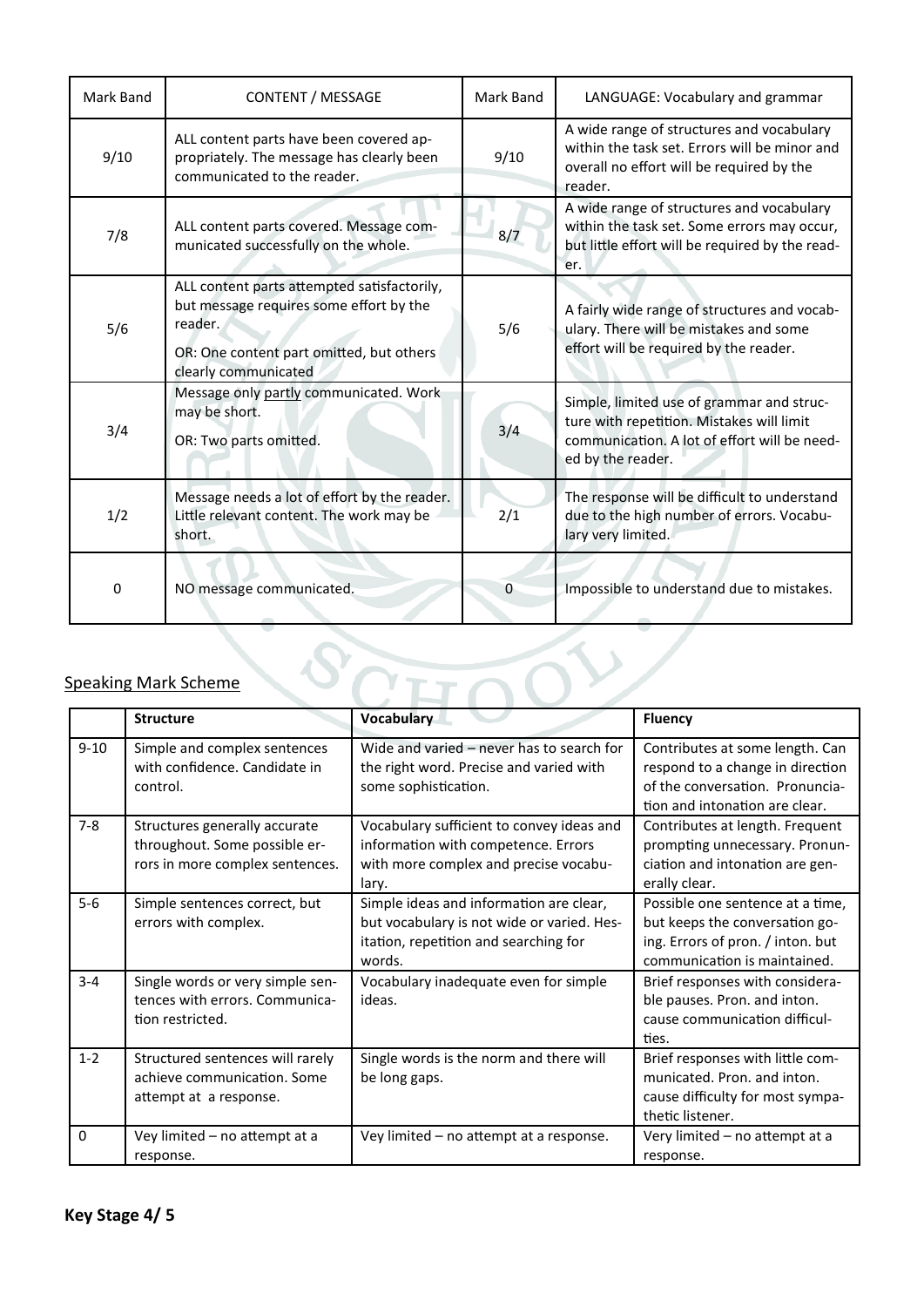At the end of each half term, students are given extended pieces of writing in various genres and summaries to complete in test conditions; these tasks generally require students to understand and respond to a written stimulus. KS 4 /5 are assessed using IGCSE and IB external assessment criteria for all extended writing and summaries. Students also perform an oral task at the end of each term which is similarly assessed using the external criteria set out by the examination boards. KS 4 also sit a formal listening task.

#### **Reports**

The Attainment Grades recorded on students' written reports will be based upon a range of assessment tasks. The composition of the Attainment Grade is as follows: 50% would be based on the average grade of the extended pieces of writing completed in test conditions plus the 3 oral presentations. The remaining 50% will be based on tasks done in class and for homework.

#### **Assessment Levels**

Due to the inaccessibility of the English NC Levels to EAL students, the Council of Europe Framework (CEFR) of levels is used. The CEFR describes what a learner is supposed to be able to do in reading, listening, speaking and writing at each level. Students are assessed once per term according to the framework below:

## **Level and Description**

#### **A1**

Can understand and use familiar everyday expressions and very basic phrases aimed at the satisfaction of needs of a concrete type. Can introduce him/herself and others and can ask and answer questions about personal details such as where he/she lives, people he/she knows and things he/she has. Can interact in a simple way provided the other person talks slowly and clearly and is prepared to help.

#### **A2**

Can understand sentences and frequently used expressions related to areas of most immediate relevance (e.g. very basic personal and family information, shopping, local geography, employment). Can communicate in simple and routine tasks requiring a simple and direct exchange of information on familiar and routine matters. Can describe in simple terms aspects of his/her background, immediate environment and matters in areas of immediate need.

#### **B1**

Can understand the main points of clear standard input on familiar matters regularly encountered in work, school, leisure, etc. Can deal with most situations likely to arise whilst travelling in an area where the language is spoken. Can produce simple connected text on topics which are familiar or of personal interest. Can describe experiences and events, dreams, hopes & ambitions and briefly give reasons and explanations for opinions and plans.

#### **B2**

Can understand the main ideas of complex text on both concrete and abstract topics, including technical discussions in his/her field of specialisation. Can interact with a degree of fluency and spontaneity that makes regular interaction with native speakers quite possible without strain for either party. Can produce clear, detailed text on a wide range of subjects and explain a viewpoint on a topical issue giving the advantages and disadvantages of various options.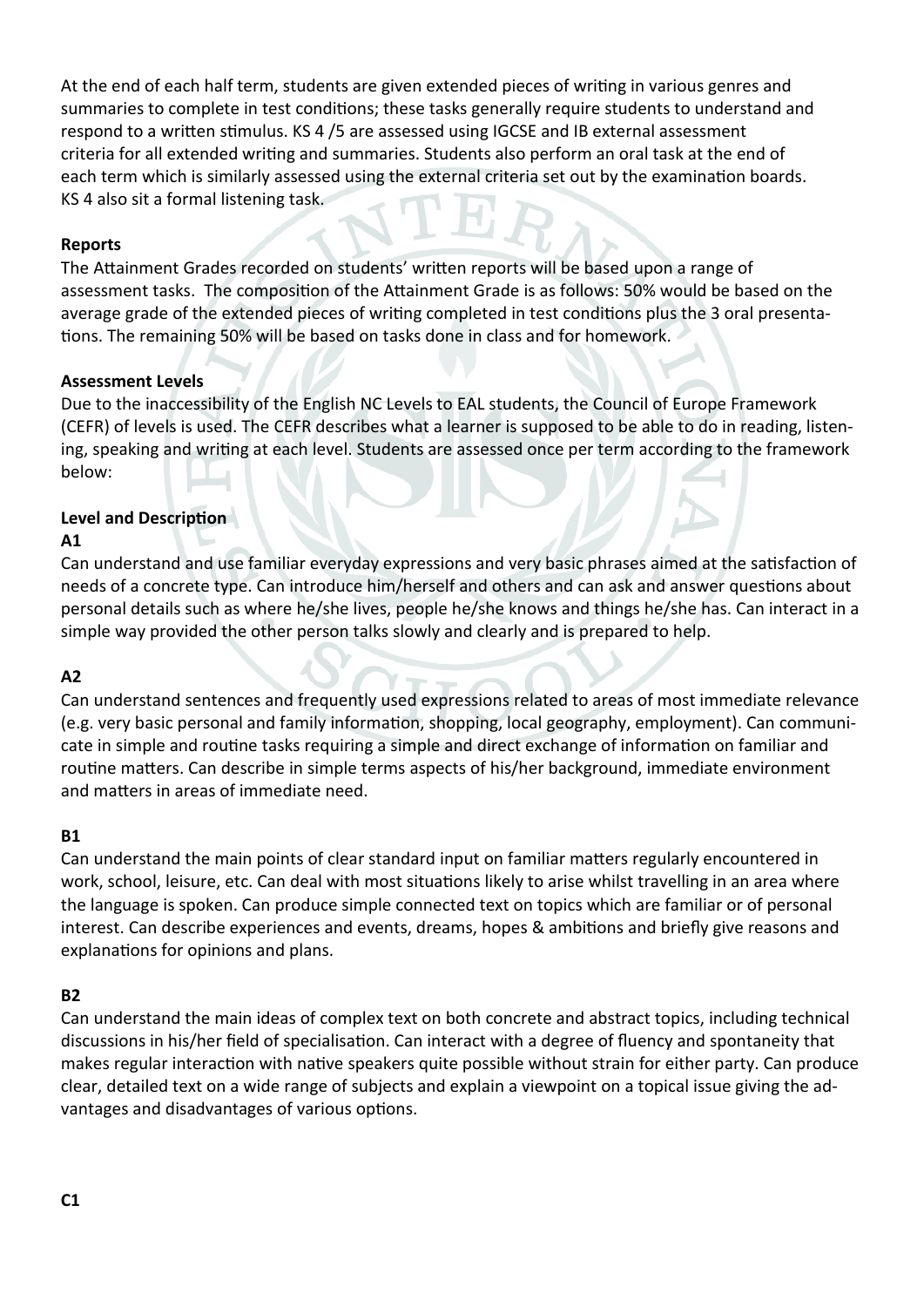Can understand a wide range of demanding, longer texts, and recognise implicit meaning. Can express him/herself fluently and spontaneously without much obvious searching for expressions. Can use language flexibly and effectively for social, academic and professional purposes. Can produce clear, wellstructured, detailed text on complex subjects, showing controlled use of organisational patterns, connectors and cohesive devices.

## **C2**

Can understand with ease virtually everything heard or read. Can summarise information from different spoken and written sources, reconstructing arguments and accounts in a coherent presentation. Can express him/herself spontaneously, very fluently and precisely, differentiating finer shades of meaning even in the most complex situations.

#### **Continuous Assessment:**

An 'overall' informal and continuous assessment of the student's progress and effort is made through the end-of-unit tests, exercise book, standard of homework, and class participation.

#### **Listening**

Listening exercises based on CD-ROMS, and marked based on the ability of students to decode phonetics, listen for the main ideas and listen for detail.

#### **Speaking**

Presentation or similar project where the students are expected to speak on a subject area. Marks are awarded according to how successful the presentation is in terms of content and grammatical structure. Students are also assessed on how they perform in pairwork / small group activities

#### **Reading**

Preferably students should be assigned a reading before it is taught, and comprehension questions may be answered in complete sentences or in note form giving the relevant information. Marked according to how deeply the student understands the material.

#### **Writing**

Usually given as classwork, this can consist of 10 minutes of free writing or longer periods of practising with particular genres. Tasks are marked on content, text level features and grammar according to the EAL Department mark grid.

#### **Self/Peer Assessment and Correction**

As an integral part of the teaching and learning process, students are regularly asked to assess and correct their own work and that of their peers using the relevant criteria. This not only familiarises them with these criteria, but also encourages them to be more careful when planning their work in order to ensure that all the demands of the criteria are met.

#### **Resources**

**Main Teaching Resources: KS 3** English in Mind Book 2 (Year 7) – Puchta, Stranks and Lewis- Jones English in Mind Workbook 2 English in Mind Book 3 (Year 8) English in Mind Workbook 3 English in Mind Book 4 (Year 9) English in Mind Workbook 4